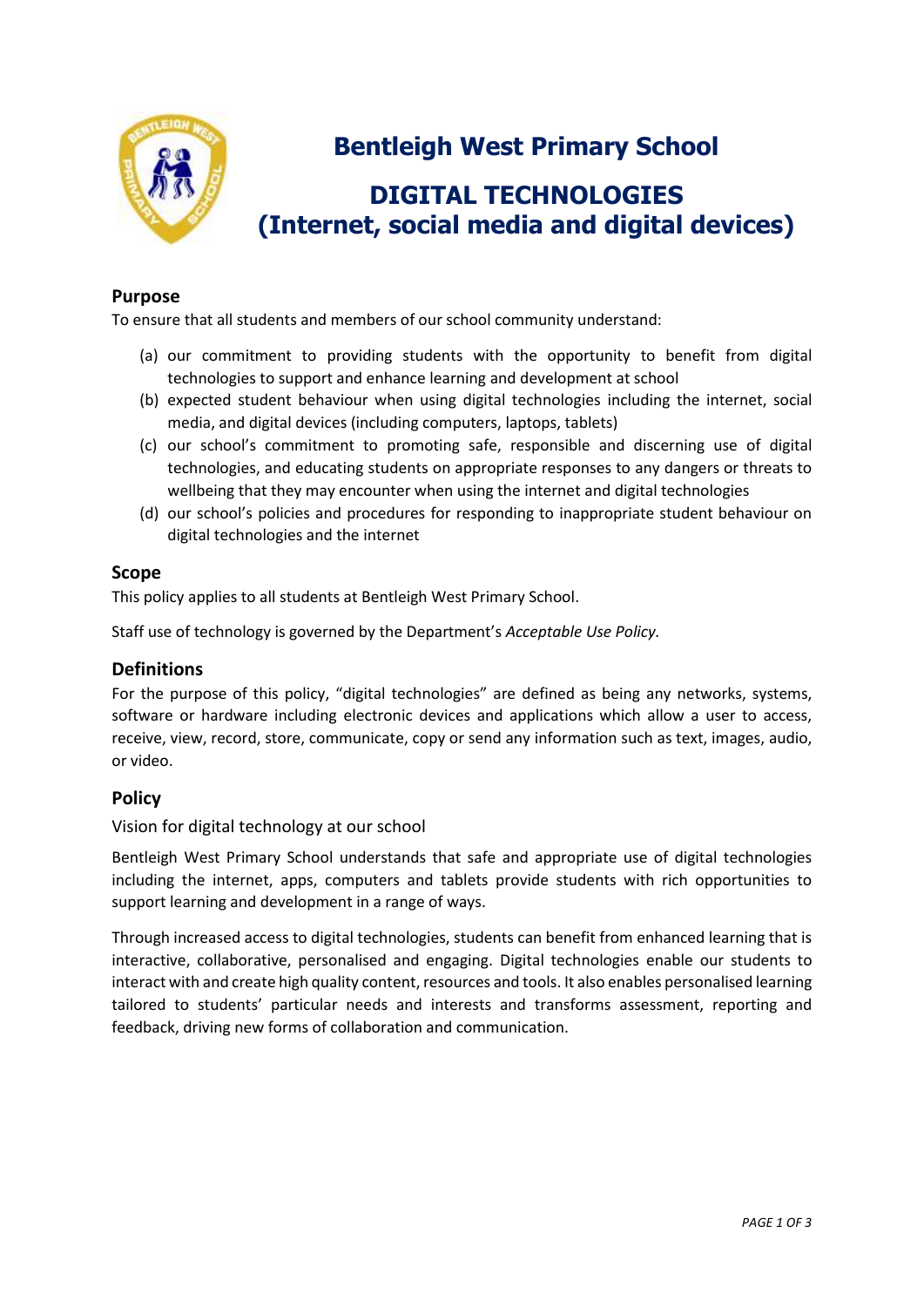Bentleigh West Primary School believes that the use of digital technologies at school allows the development of valuable skills and knowledge and prepares students to thrive in our globalised and inter-connected world. Our school's vision is to empower students to use digital technologies safely and appropriately to reach their personal best and fully equip them to contribute positively to society as happy, healthy young adults.

### **Safe and appropriate use of digital technologies**

Digital technology, if not used appropriately, may present risks to users' safety or wellbeing. At Bentleigh West Primary School, we are committed to educating all students to be safe, responsible and discerning in the use of digital technologies, equipping them with skills and knowledge to navigate the digital age.

At Bentleigh West Primary School, we:

- use online sites and digital tools that support students' learning, and focus our use of digital technologies on being learning-centred
- restrict the use of digital technologies in the classroom to specific uses with targeted educational or developmental aims
- supervise and support students using digital technologies in the classroom
- effectively and responsively address any issues or incidents that have the potential to impact on the wellbeing of our students
- have programs in place to educate our students to be promoting safe, responsible and discerning use of digital technologies
- educate our students about digital issues such as online privacy, intellectual property and copyright, and the importance of maintaining their own privacy online
- actively educate and remind students of our *Student Engagement* policy that outlines our School's values and expected student behaviour, including online behaviours
- have an Acceptable Use Agreement outlining the expectations of students when using digital technology at school
- use clear protocols and procedures to protect students working in online spaces, which includes reviewing the safety and appropriateness of online tools and communities, removing offensive content at earliest opportunity
- educate our students on appropriate responses to any dangers or threats to wellbeing that they may encounter when using the internet and other digital technologies
- provide a filtered internet service to block access to inappropriate content
- refer suspected illegal online acts to the relevant law enforcement authority for investigation
- support parents and carers to understand safe and responsible use of digital technologies and the strategies that can be implemented at home through regular updates in our newsletter and annual information sheets.

Distribution of school owned devices to students and personal student use of digital technologies at school will only be permitted where students and their parents/carers have completed a signed Acceptable Use Agreement.

It is the responsibility of all students to protect their own password and not divulge it to another person. If a student or staff member knows or suspects an account has been used by another person, the account holder must notify [insert relevant role, i.e. classroom teacher, the administration] as appropriate, immediately.

All messages created, sent or retrieved on the school's network are the property of the school. The school reserves the right to access and monitor all messages and files on the computer system, as